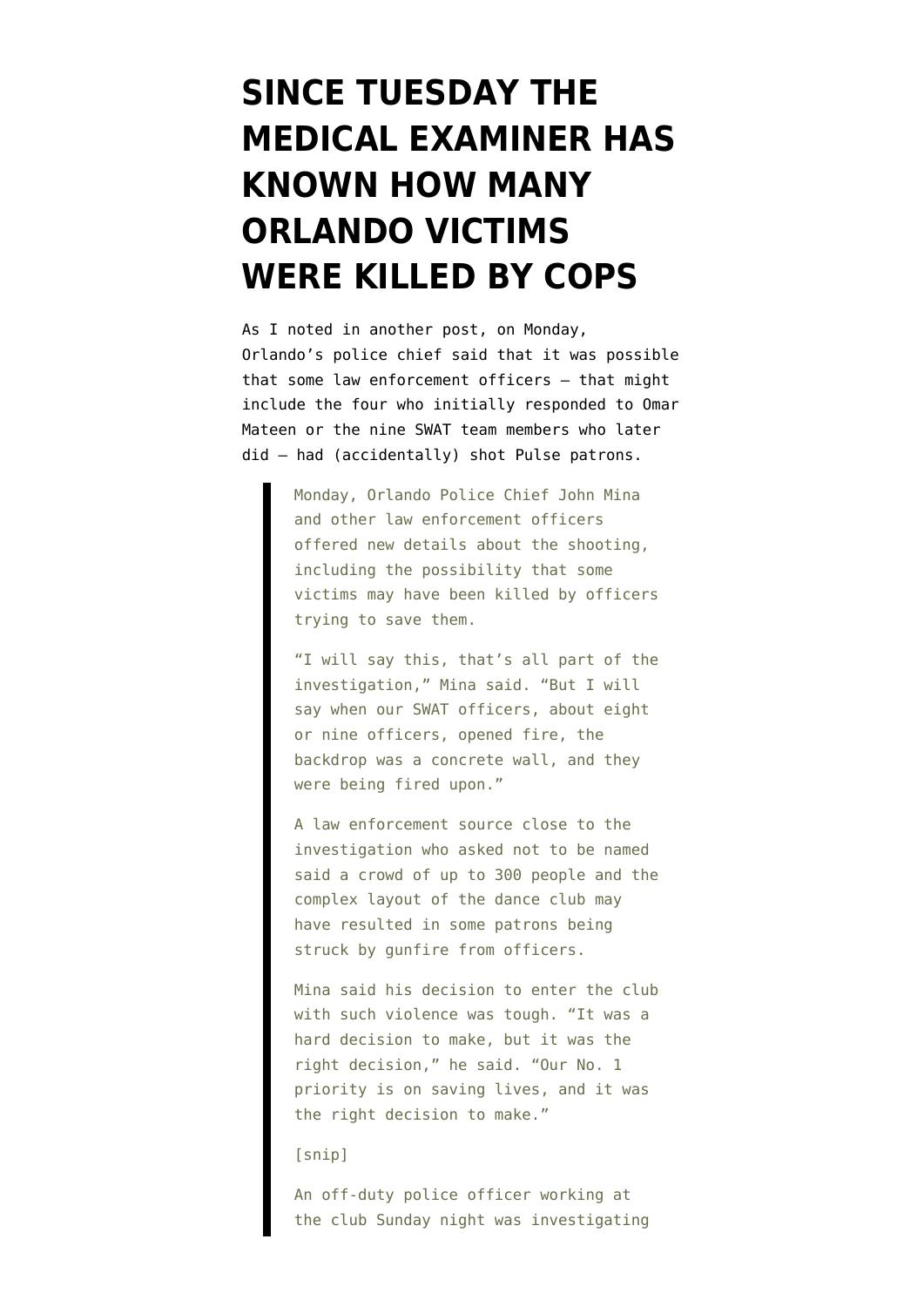an underage drinker outside when he heard gunshots inside, according to the law enforcement source. The off-duty officer ran inside the club and traded gunfire with Mateen, backed up soon by three other police officers, the source said.

The officers fired at Mateen, who retreated into a bathroom toward the rear of the club.

"Those additional officers made entry while the suspect was shooting," Mina said. "They forced him to stop shooting and retreat to the bathroom where we believe he had several hostages."

I just want to clarify the timing of this statement. The medical examiner's office released a [statement](http://www.orangecountyfl.net/Newsroom/MediaAdvisory6-16-2016.aspx#.V2MI3NNViko) Thursday confirming that it had, as planned, completed all the autopsies by Tuesday afternoon. But because of the ongoing investigation, autopsy reports (like Mateen's 911 calls and all other public records) will not be released at this time.

- *Autopsies are required to be conducted in all cases of homicide. The Medical Examiner (ME) completed all autopsies on Tuesday afternoon, June 14.*
- *This is an active criminal investigation, therefore, the autopsy results and any reports generated will not be released at this time. This includes funeral home information.*